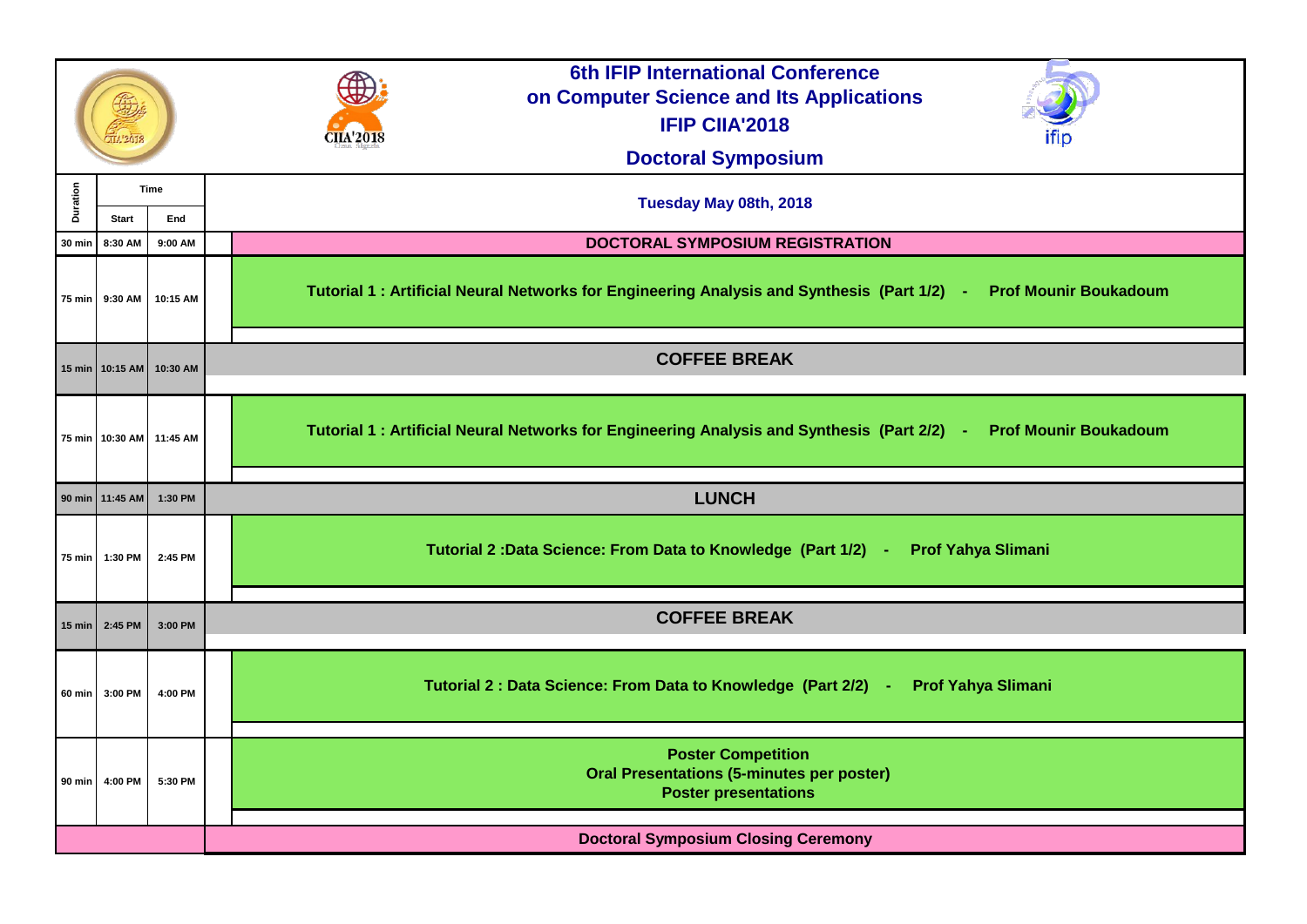**Towards an Extensible Context Model for Mobile User ities** 

**Abdennoplerigansische Mennoudi and Sidi Mohamed Benslimane** 

**Combining proactive and reactive approaches in scarge in the Web of Things** 

**Sidi Mohamed Benslimane, Michael Mrissa and Boudjemaa** 

**System based service composition in the Internet of the final set** 

|                 | <b>Time</b>       |          |                       | <b>Wednesday May 09th, 2018</b>                                                                          |                        |                                                                                               |            |                                                                                                                |  |  |  |
|-----------------|-------------------|----------|-----------------------|----------------------------------------------------------------------------------------------------------|------------------------|-----------------------------------------------------------------------------------------------|------------|----------------------------------------------------------------------------------------------------------------|--|--|--|
| <b>Duration</b> | <b>Start</b>      | End      | $\mathbf{r}$<br>Paper | <b>Room A</b>                                                                                            | Paper ID               | <b>Room B</b>                                                                                 | ≘<br>Paper | <b>Room C</b>                                                                                                  |  |  |  |
|                 | 60 min 8:00 AM    | 9:00 AM  |                       |                                                                                                          |                        | <b>CONFERENCE REGISTRATION</b>                                                                |            |                                                                                                                |  |  |  |
|                 | 30 min   9:00 AM  | 9:30 AM  |                       |                                                                                                          | <b>WELCOME SESSION</b> |                                                                                               |            |                                                                                                                |  |  |  |
| 60 min          | 9:30 AM           | 10:30 AM |                       | Keynote 1: The Plagiarizing Nature for Engineering Analysis and Design -<br><b>Prof Mounir Boukadour</b> |                        |                                                                                               |            |                                                                                                                |  |  |  |
|                 |                   |          |                       |                                                                                                          |                        | <b>Chair:</b>                                                                                 |            |                                                                                                                |  |  |  |
| <b>30 min</b>   | 10:30 AM          | 10:50 AM |                       |                                                                                                          |                        | <b>COFFEE BREAK</b>                                                                           |            |                                                                                                                |  |  |  |
|                 |                   |          | ≘                     | <b>Session Name: Optimization</b>                                                                        | Paper ID               | <b>Session Name: Wireless Communications and</b><br><b>Mobile Computing</b>                   | ≘          | <b>Session Name: Internet of</b><br><b>Support Sys</b>                                                         |  |  |  |
|                 |                   |          | Paper                 | <b>Session Chair:</b>                                                                                    |                        | <b>Session Chair:</b>                                                                         | Paper      | <b>Session Ch</b>                                                                                              |  |  |  |
|                 | 20 min   10:50 AM | 11:10 AM | 20                    | <b>FA-SETPOWER-MRTA: A solution for Solving the Multi-</b><br><b>Robot Task Allocation Problem</b>       | 106                    | <b>Efficient Broadcast of Alert Messages in VANETs</b>                                        |            | <b>Crowdsourced Collaborative De</b><br><b>Crisis Management: Application</b><br><b>191 Survey and Control</b> |  |  |  |
|                 |                   |          |                       | <b>Farouq Zitouni and Ramdane Maamri</b>                                                                 |                        | Hadjer Goumidi, Zibouda Aliouat and Makhlouf Aliouat                                          |            | Mohammed Benali, Reda Abdessamed Gho<br>Ghomari                                                                |  |  |  |
|                 | 20 min   11:10 AM | 11:30 AM | 47                    | <b>Evolutionary Multi-Objective Optimization of Business</b><br><b>Process Designs with MA-NSGAII</b>    | 49                     | Terrain partitioning based approach for realistic<br>deployment of wireless sensor networks   | 70         | <b>Enhancement of IoT Application</b><br><b>Bayesian Networks</b>                                              |  |  |  |
|                 |                   |          |                       | Nadir Mahammed, Sidi Mohamed Benslimane and Nesrine Hamdani                                              |                        | Zafer Mostefa, Senouci Mustapha Reda and Mohamed Aissani                                      |            | Yasmine Harbi, Zibouda Aliouat and Sarra I                                                                     |  |  |  |
|                 | 20 min   11:30 AM | 11:50 AM | 42                    | <b>Effective Streaming Evolutionary Feature Selection</b><br><b>Using Dynamic Optimization</b>           | 129                    | Impact of Clustering Stability on the Improvement of<br><b>Time Synchronization in VANETs</b> |            | <b>Towards an Extensible Context</b><br>146 In Smart Cities                                                    |  |  |  |
|                 |                   |          |                       | <b>Abdennour Boulesnane and Souham Meshoul</b>                                                           |                        | Khedidja Medani, Makhlouf Aliouat and Zibouda Aliouat                                         |            | Boudjemaa Boudaa, Slimane Hammoudi ar                                                                          |  |  |  |
|                 | 20 min   11:50 AM | 12:10 PM | 69                    | <b>Sink Mobility based on Bacterial Foraging</b><br><b>Optimization Algorithm</b>                        | 61                     | Hybrid Acknowledgment Punishment Scheme based<br>on Dempster-Shafer Theory for MANET          | 184        | <b>Combining proactive and reacti</b><br>smart services for the Web of T                                       |  |  |  |
|                 |                   |          |                       | Ranida Hamidouche, Manel Khentout, Zibouda Aliouat, Abdelhak Mourad<br>Gueroui and Ado Adamou Abba Ari   |                        | Mahdi Bounouni and Louiza Bouallouche-Medjkoune                                               |            | Nawel Sekkal, Sidi Mohamed Benslimane, I<br><b>Boudaa</b>                                                      |  |  |  |
|                 | 20 min   12:10 PM | 12:30 PM | 85                    | <b>Social-Spider Optimization Neural Networks for</b><br><b>Microwave Filters Modeling</b>               | 109                    | Improving Sensed Data Dependability and Integrity in<br><b>Wireless Sensor Networks</b>       | 195        | Multi-agent system based servi<br><b>Internet of things</b>                                                    |  |  |  |
|                 |                   |          |                       | Erredir Chahrazad, Emir Bouarroudj and Mohamed Lahdi Riabi                                               |                        | <b>Zibouda Aliouat and Makhlouf Aliouat</b>                                                   |            | Samir Berrani, Ali Yachir, Badis Djamaa and                                                                    |  |  |  |
|                 | 90 min   12:30 PM | 2:00 PM  | <b>LUNCH</b>          |                                                                                                          |                        |                                                                                               |            |                                                                                                                |  |  |  |

# **n Name : Internet of Things and Decision Support Systems Session Chair: Crowab Collaborative Decision Making in Crisis Management: Application to Desert Locust Control Fali, Reda Abdessamed Ghomari and Leila Zemmouchi-Ent of IoT Applications Dependability using** *<u><b>Betworks</u>*</u> **Kunir Boukadoum**

**Zibouda Aliouat and Sarra Hammoudi** 

**Erredir Chahrazad, Emir Bouarroudj and Mohamed Lahdi Riabi Zibouda Aliouat and Makhlouf Aliouat Samir Berrani, Ali Yachir, Badis Djamaa and Mohamed Aissani**





# **6th IFIP International Conference on Computer Science and Its Applications**

**CIIA'2018**

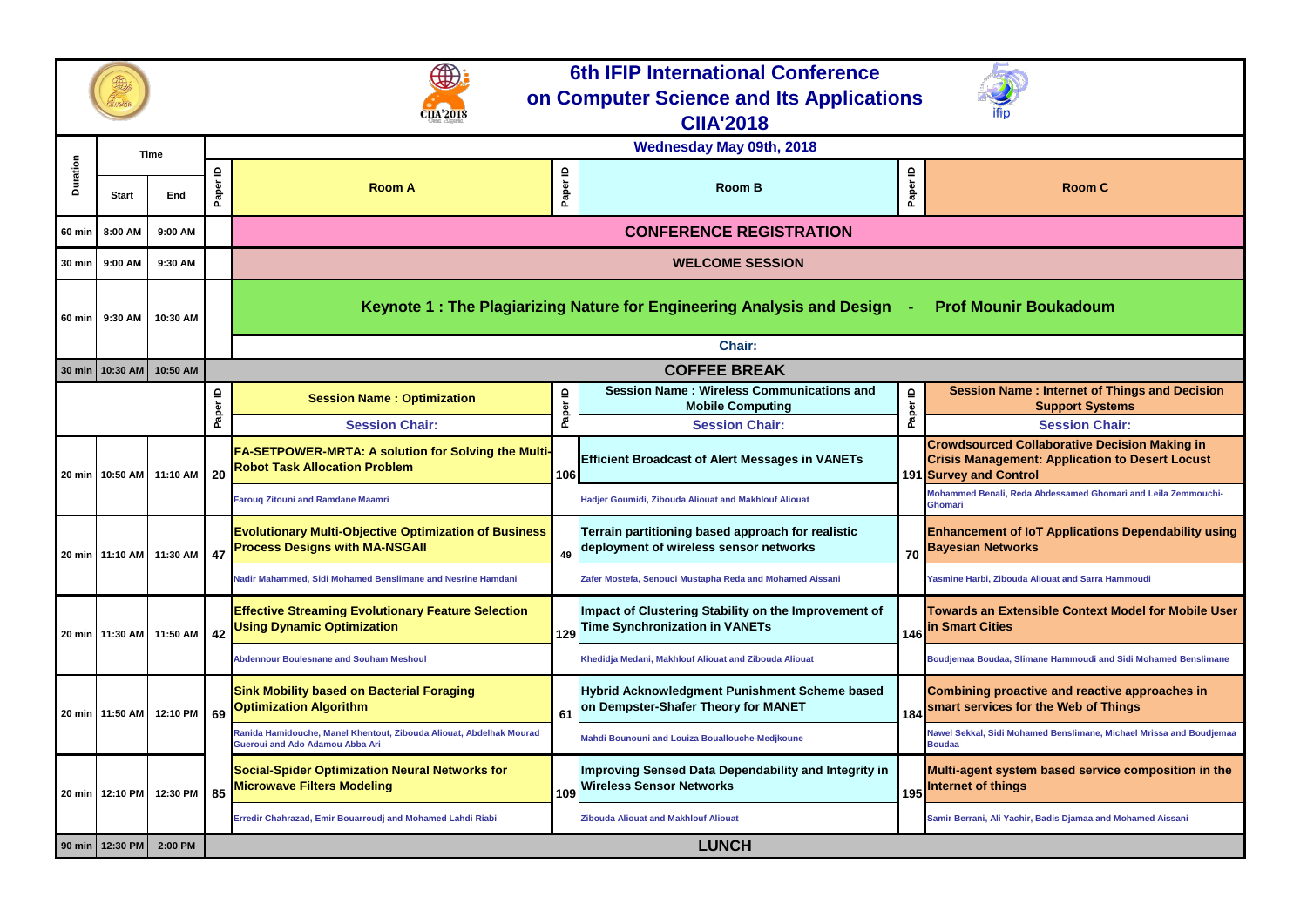**n Name : Pattern Recognition and Image**  $\overline{\phantom{a}}$ **Processing**

**Session Chair:** 

**and Weighted Features for Robust Maltispec Finds** Face Recognition

**Eddari Ramane Analyi Eddari Hanane Stambouli and Kamel Taoucher Stambouli and Kamel Benamara, Ehlem Zigh, Tarik Boudghene Stambouli and** 

**Cradient method for Brain Magnetic Images Segmentation** 

**Nadia Baboura Baboura Boudhar Boudhar Boudhard Repairson Repairs R** 

**Yahyaoui Khadidja and Bouri Abdenour Hafed Zarzour, Faiz Maazouzi, Mohamed Soltani and Chaouki Chemam Lamis Hamrouni, Ramla Bensaci, Mohammed Lamine Kherfi , Belal Khaldi Aiadi** 

**istogram for person re-identification** 

**Facial expressions recognition: Development and application to HMI**

recognition of plant leaves using parallel **combination of classifiers** 

**Gearbox fault diagnosis Based on Mel-frequency cefficients and Support Vector Machine** 

**Automatic Ontology Learning from Heterogeneous Databases: Application in Alimentation** 

**Firefly Algorithm with Support Vector Machine for Medical Data Classification**

**Ghomri Tayeb Kenaza, Abdelkarim Machou and Abdelghani Dekkiche Abdullah Salem Baquhaizel, Safia Kholkhal, Belal Alshaqaqi and Mokhtar** 

| 60 min             | 2:00 PM                       | 3:00 PM | Keynote 2: Advanced Technology and Social Media Influence on Research, Industry and Community<br>$-$ Prof R |                                                                                                                                                                 |          |                                                                                                            |                       |                                                                                                         |  |
|--------------------|-------------------------------|---------|-------------------------------------------------------------------------------------------------------------|-----------------------------------------------------------------------------------------------------------------------------------------------------------------|----------|------------------------------------------------------------------------------------------------------------|-----------------------|---------------------------------------------------------------------------------------------------------|--|
|                    | <b>Chair:</b>                 |         |                                                                                                             |                                                                                                                                                                 |          |                                                                                                            |                       |                                                                                                         |  |
|                    |                               |         |                                                                                                             | <b>Session Name: Planning and Scheduling</b>                                                                                                                    | Paper ID | <b>Session Name: Semantic Web Services</b>                                                                 | Paper ID              | <b>Session Name: Pattern Reco</b><br><b>Processing</b>                                                  |  |
|                    |                               |         | Paper ID                                                                                                    | <b>Session Chair:</b>                                                                                                                                           |          | <b>Session Chair:</b>                                                                                      |                       | <b>Session Cha</b>                                                                                      |  |
| 20 min l           | 3:00 PM                       | 3:20 PM |                                                                                                             | Solving an integration process planning and<br>scheduling in a flexible job shop using a hybrid<br>128 approach                                                 | 15       | <b>Enhancing Content Based Filtering Using Web of Data</b>                                                 | 103                   | <b>Combined and Weighted Feature</b><br><b>Multispectral Face Recognition</b>                           |  |
|                    |                               |         |                                                                                                             | Keddari Nassima, Mebarki Nasser and Sari Zaki                                                                                                                   |          | <b>Hanane Zitouni, Souham Meshoul and Kamel Taouche</b>                                                    |                       | Nadir Kamel Benamara, Ehlem Zigh, Tarik Bo<br><b>Mokhtar Keche</b>                                      |  |
| 20 min             | 3:20 PM                       | 3:40 PM | 152                                                                                                         | Scheduling with set-ups in an open shop environment                                                                                                             |          | <b>Selecting Web Service Compositions under Uncertain</b><br>74   QoS                                      |                       | <b>Conjugate Gradient method for E</b><br>107 Resonance Images Segmentatior                             |  |
|                    |                               |         |                                                                                                             | Nadia Babou, Mourad Boudhar and Djamal Rebaine                                                                                                                  |          | Zeyneb Remaci, Fethallah Hadjila and Fedoua Didi                                                           |                       | El-Hachemi Guerrout, Samy Ait-Aoudia, Domi<br><b>Ramdane Mahiou</b>                                     |  |
| 20 min             | 3:40 PM                       | 4:00 PM |                                                                                                             | <b>Optimal scheduling of multiproduct pipeline system</b><br>202 using MILP continuous approach                                                                 |          | Unified-Processing of Flexible Division dealing with<br>167 Positive and Negative Preferences              |                       | <b>Facial expressions recognition: I</b><br>120 <mark>application to HMI</mark>                         |  |
|                    |                               |         |                                                                                                             | Abdellaoui Wassila, Berrichi Asma, Bennacer Djamel, Maliki Fouad and<br><b>Ghomri Latefa</b>                                                                    |          | Noussaiba Benadjimi and Walid-Khaled Hidouci                                                               |                       | <b>Zekhnine Cherifa and Berrached Nasr Eddine</b>                                                       |  |
| $ 20 \text{ min} $ | 4:00 PM                       | 4:20 PM | 29                                                                                                          | <b>Scheduling in Real-Time Systems Using Hybrid Bees</b><br><b>Strategy</b>                                                                                     |          | An improved collaborative filtering recommendation<br>1 <sub>172</sub> algorithm for big data              | 67                    | <b>Automatic recognition of plant le</b><br>combination of classifiers                                  |  |
|                    |                               |         |                                                                                                             | Yahyaoui Khadidja and Bouri Abdenour                                                                                                                            |          | Hafed Zarzour, Faiz Maazouzi, Mohamed Soltani and Chaouki Chemam                                           |                       | Lamis Hamrouni, Ramla Bensaci, Mohammed<br>and Oussama Aiadi                                            |  |
| 20 min             | 4:20 PM                       | 4:40 PM | 136                                                                                                         | A new Hybrid Genetic Algorithm to deal with the Flow<br>Shop Scheduling Problem for makespan minimization                                                       |          | Implementing a Semantic Approach for Events<br>169 Correlation in SIEM Systems                             |                       | <b>SSD and Histogram for person re</b><br>189 <sup>System</sup>                                         |  |
|                    |                               |         |                                                                                                             | Fatima Zohra Boumediene, Yamina Houbad, Ahmed Hassam and Latefa<br><b>Ghomri</b>                                                                                |          | Tayeb Kenaza, Abdelkarim Machou and Abdelghani Dekkiche                                                    |                       | Abdullah Salem Baquhaizel, Safia Kholkhal, I<br>Keche                                                   |  |
| $ 20 \text{ min} $ | 4:40 PM                       | 5:00 PM |                                                                                                             |                                                                                                                                                                 |          | <b>COFFEE BREAK</b>                                                                                        |                       |                                                                                                         |  |
|                    |                               |         | Paper ID                                                                                                    | <b>Session Name: Evolutionary Computation (1/3)</b>                                                                                                             | Paper ID | <b>Session Name: Data Mining and Information Retrieval</b><br>(1/2)                                        | $\mathbf{a}$<br>Paper | <b>Session Name: Machine</b>                                                                            |  |
|                    |                               |         |                                                                                                             | <b>Session Chair:</b>                                                                                                                                           |          | <b>Session Chair:</b>                                                                                      |                       | <b>Session Cha</b>                                                                                      |  |
| $20 \text{ min}$   | 5:00 PM                       | 5:20 PM | 22                                                                                                          | <b>Hybrid Artificial Bees Colony and Particle Swarm on</b><br><b>Feature Selection</b>                                                                          |          | <b>Basketball Analytics: Data mining for acquiring</b><br>11   performances                                | 48                    | <b>Gearbox fault diagnosis Based o</b><br>cepstral coefficients and Suppor                              |  |
|                    |                               |         |                                                                                                             | Hayet Djellali, akila Djebbar, Nacira Ghoualmi-Zine and Nabiha Azizi                                                                                            |          | Hamdad Leila, Benatchba Karima, Belkham Fella and Cherairi Nesrine                                         |                       | <b>Tarak Benkedjouh</b>                                                                                 |  |
| 20 min             | 5:20 PM                       | 5:40 PM | 28                                                                                                          | An Efficiency Fuzzy Logic Controller Power<br>Management For Light Electric Vehicle Under Different<br><b>Speed Variation</b>                                   |          | Computational Ontologies for a semantic<br>102 representation of the Islamic knowledge                     | 32                    | <b>Automatic Ontology Learning fro</b><br><b>Relational Databases: Applicatio</b><br><b>Risks Field</b> |  |
|                    |                               |         |                                                                                                             | Nouria Nair, Gasbaoui Brahim and Ghazouani Abdelkader                                                                                                           |          | <b>Fairouz Bendjamaa and Taleb Nora</b>                                                                    |                       | <b>Aicha Aggoune</b>                                                                                    |  |
| $ 20 \text{ min} $ | 5:40 PM                       | 6:00 PM |                                                                                                             | A New Handwritten Signature Verification System<br>based on the Histogram of Templates Feature and the<br>30 Joint Use of the Artificial Immune System with SVM |          | <b>Exploring Graph Bushy Paths to Improve Statistical</b><br>105 Multilingual Automatic Text Summarization | 54                    | A Modified Firefly Algorithm with<br><b>Machine for Medical Data Classif</b>                            |  |
|                    |                               |         |                                                                                                             | Yasmine Serdouk, Hassiba Nemmour and Youcef Chibani                                                                                                             |          | Abdelkrime Aries, Djamel Eddine Zegour and Walid Khaled Hidouci                                            |                       | Brahim Sahmadi, Dalila Boughaci, Rekia Rah                                                              |  |
|                    | <b>GALLA DINER</b><br>8:30 PM |         |                                                                                                             |                                                                                                                                                                 |          |                                                                                                            |                       |                                                                                                         |  |

### **Kabal Neda Alhajj** and <mark>Prof Reda Alhajj</mark>

**(1/2) Session Name : Machine Learning (1/3)**

**Session Chair:** 

**Yasmine Serdouk, Hassiba Nemmour and Youcef Chibani Abdelkrime Aries, Djamel Eddine Zegour and Walid Khaled Hidouci Brahim Sahmadi, Dalila Boughaci, Rekia Rahmani and Noura Sissani**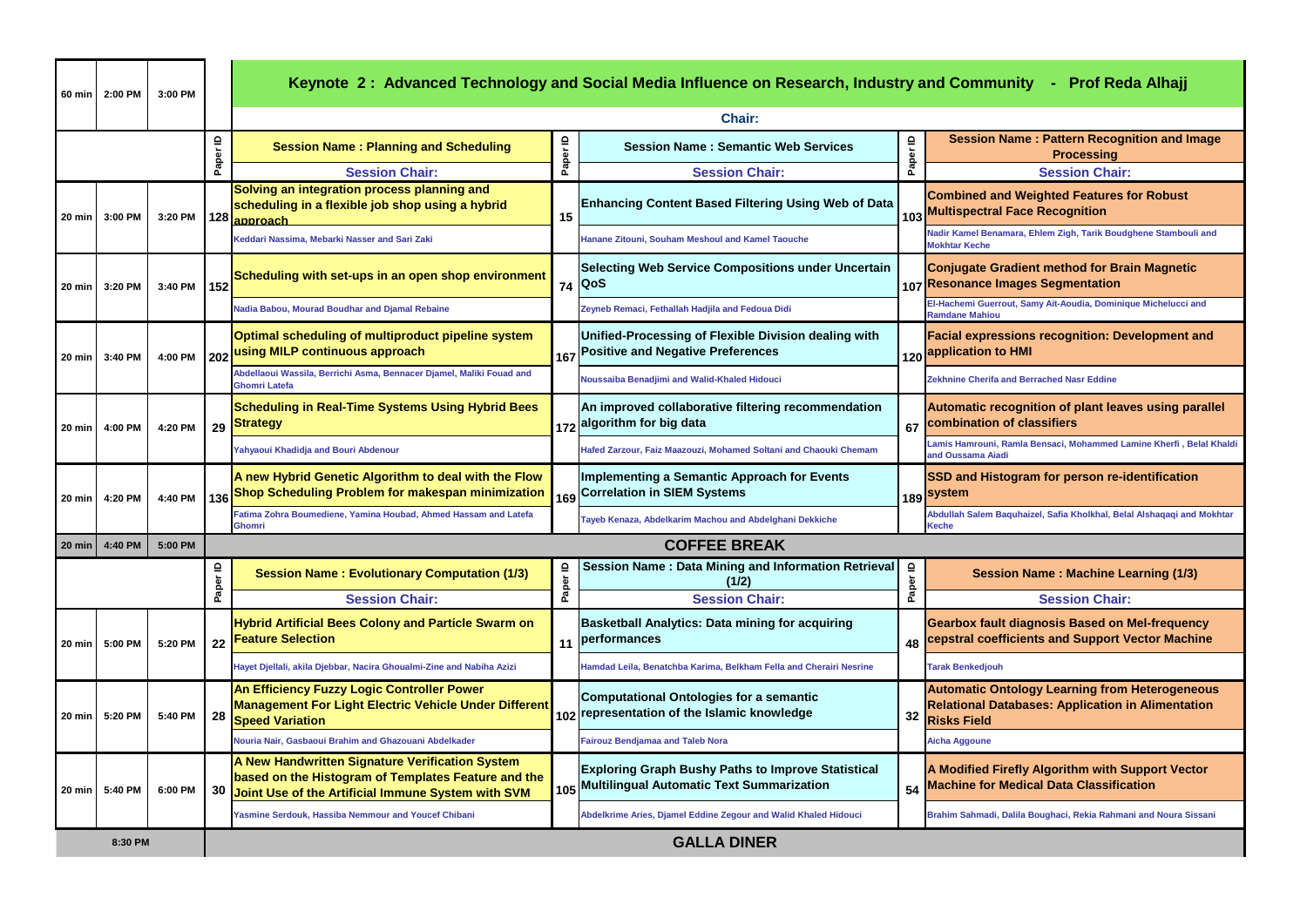**(2/2) Session Name : Machine Learning (2/3)**

#### **Session Chair:**

**Towards the Prediction of Multiple Soft-biometric Characteristics from Handwriting Analysis**

**Kaoudja and Hadjer Bencheikh Nesrine Bouadjenek, Hassiba Nemmour and Youcef Chibani**

**Learning for Large Scale Virtual Screening Spark** 

|          | <b>Time</b>      |                              | Thursday May 10th, 2018 |                                                                                                                           |            |                                                                                                                      |          |                                                                                  |  |  |
|----------|------------------|------------------------------|-------------------------|---------------------------------------------------------------------------------------------------------------------------|------------|----------------------------------------------------------------------------------------------------------------------|----------|----------------------------------------------------------------------------------|--|--|
| Duration | <b>Start</b>     | End                          | $\mathbf{r}$<br>Paper   | <b>Room A</b>                                                                                                             | ≘<br>Paper | <b>Room B</b>                                                                                                        | Paper ID | <b>Room C</b>                                                                    |  |  |
|          | 60 min   9:00 AM | 10:00 AM                     |                         |                                                                                                                           |            | Keynote Presentation 3: Model Based Software Management - Prof Ferhat Khendek                                        |          |                                                                                  |  |  |
|          |                  |                              |                         |                                                                                                                           |            | <b>Chair:</b>                                                                                                        |          |                                                                                  |  |  |
|          | 30 min 10:00 AM  | 10:30 AM                     |                         |                                                                                                                           |            | <b>COFFEE BREAK</b>                                                                                                  |          |                                                                                  |  |  |
|          |                  |                              |                         | <b>Session Name: Evolutionary Computation (2/3)</b>                                                                       |            | Session Name: Data Mining and Information Retrieval<br>(2/2)                                                         |          | <b>Session Name: Machine L</b>                                                   |  |  |
|          |                  |                              |                         | <b>Session Chair:</b>                                                                                                     |            | <b>Session Chair:</b>                                                                                                |          | <b>Session Chair</b>                                                             |  |  |
|          |                  | 20 min   10:30 AM   10:50 AM |                         | <b>Improved Quantum Chaotic Animal Migration</b><br><b>Optimization algorithm for QoS multicast routing</b><br>73 problem |            | Understanding user's intention in semantic based<br>image retrieval: combining positive and negative<br>176 examples |          | <b>Towards the Prediction of Multiple</b><br>46 Characteristics from Handwriting |  |  |
|          |                  |                              |                         | <b>Mohammed Mahseur, Abdelmadjid Boukra and Yassine Meraihi</b>                                                           |            | Meriem Korichi, Mohammed Lamine Kherfi, Mohamed Batouche, Zineb<br>Kaoudja and Hadjer Bencheikh                      |          | Nesrine Bouadjenek, Hassiba Nemmour a                                            |  |  |
|          |                  | 20 min   10:50 AM   11:10 AM | 76                      | Developing a Conceptual Framework for Software<br><b>Evolution Methods via Architectural Metrics</b>                      | 170        | A Parallel Implementation of GHB Tree                                                                                |          | <b>Ensemble Learning for Large Scale</b><br>82 On Apache Spark                   |  |  |
|          |                  |                              |                         | Gasmallah Nouredine, Abdelkrim Amirat, Mourad Oussalah and<br><b>Hassina Seridi</b>                                       |            | <b>Zineddine Kouahla and Adeel Anjum</b>                                                                             |          | <b>Karima Sid and Mohamed Batouche</b>                                           |  |  |
|          |                  |                              |                         | A Study on Self-adaptation in the Evolutionary                                                                            |            | Leveraging Web Intelligence for Information Cascade<br>$1_{175} $ Detection in Social Streams                        |          | <b>Trace based system in TEL system</b><br>124 Practice                          |  |  |
|          |                  |                              |                         | Noureddine Boukhari, Fatima Debbat, Nicolas Monmarché and<br><b>Mohamed Slimane</b>                                       |            | Mohamed Cherif Nait-Hamoud, Fedoua Didi and Abdel Ennaji                                                             |          | <b>Djouad Tarek and Alain Mille</b>                                              |  |  |
|          |                  |                              |                         | <b>Swarm Intelligence Algorithm for Microwave Filter</b><br>┃20 min   11:30 AM   11:50 AM ┃179 <mark>Optimization</mark>  | 19         | Similarity measures for spatial clustering                                                                           | 159      | <b>Flexibility in Classi cation Process</b>                                      |  |  |
|          |                  |                              |                         | Erredir Chahrazad, Emir Bouarroudj and Mohamed Lahdi Riabi                                                                |            | Hamdad Leila, Benatchba Karima, Ifrez Soraya and Mohguen Yasmine                                                     |          | <b>Ismail Biskri</b>                                                             |  |  |
|          | 100 min 11:50 AM | 1:30 PM                      |                         |                                                                                                                           |            | <b>LUNCH</b>                                                                                                         |          |                                                                                  |  |  |



**Trace based system in TEL systems: Theory and** 

#### **Room C**



# **6th IFIP International Conference**

# **on Computer Science and Its Applications**

**CIIA'2018**